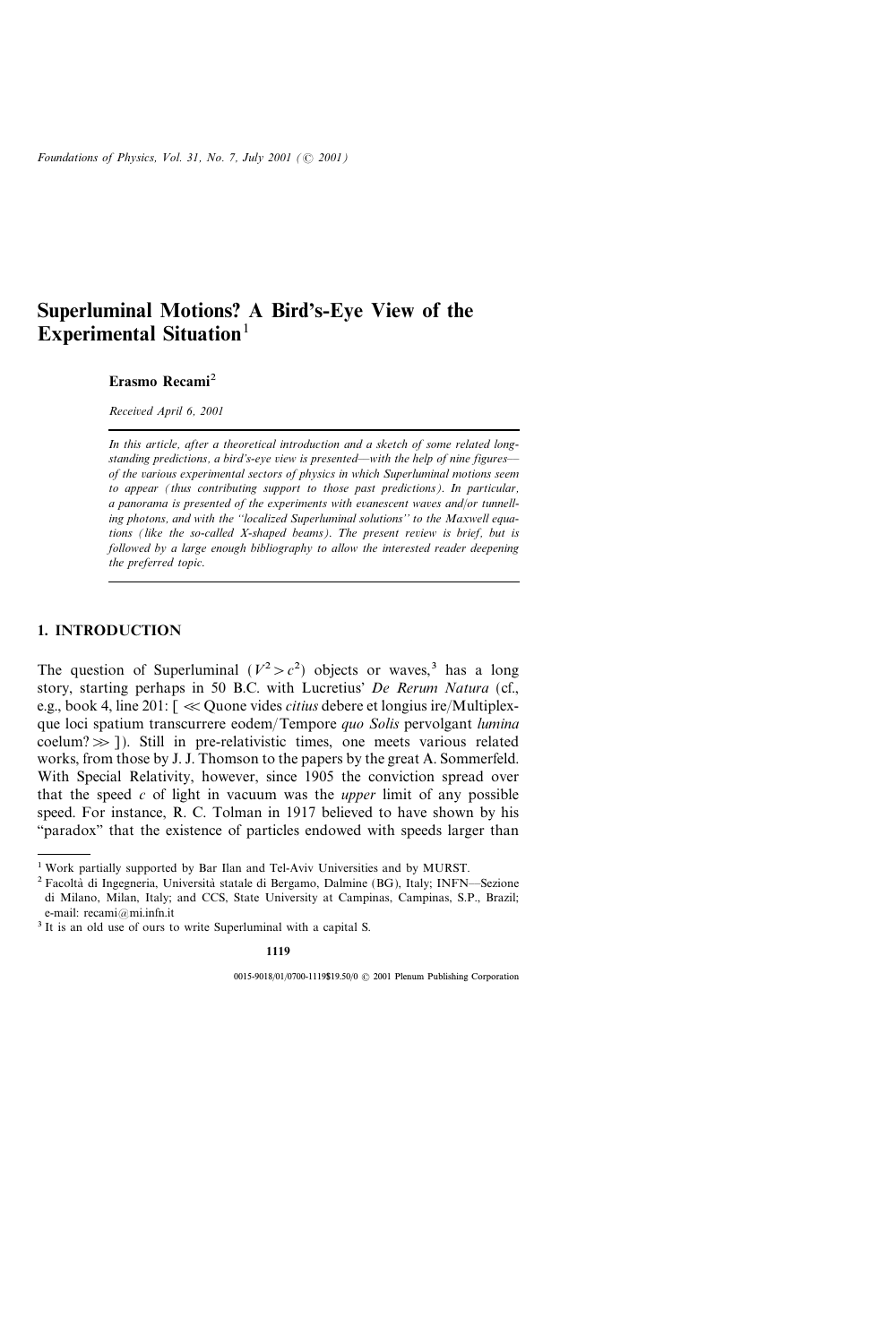c would have allowed sending information into the past. Such a conviction blocked for more than half a century—aside from an isolated paper (1922) by the Italian mathematician G. Somigliana—any research about Superluminal speeds. Our problem started to be tackled again essentially in the fifties and sixties, in particular after the papers $(1)$  by E. C. George Sudarshan et al., and later on<sup>(2)</sup> by E. Recami, R. Mignani, et al. [who rendered the expressions subluminal and Superluminal of popular use by their works at the beginning of the seventies], as well as by H. C. Corben and others (to confine ourselves to the theoretical researches). The first experiments looking for tachyons were performed by T. Alväger et al.

Superluminal objects were called tachyons, T, by G. Feinberg, from the Greek word  $\tau \alpha \chi \nu \zeta$ , quick, and this induced us in 1970 to coin the term bradyon, B, for ordinary subluminal ( $v^2 < c^2$ ) objects, from the Greek word  $\beta \rho \alpha \delta \nu \zeta$ , slow. Finally, objects travelling exactly at the speed of light are called "luxons."

In recent years, terms as "tachyon" and "superluminal" fell unhappily into the (cunning, rather than crazy) hands of pranotherapists and mere cheats, who started squeezing money out of simple-minded people; for instance by selling plasters (!) that should cure various illnesses by "emitting tachyons"... We are dealing with them here, however, since at least four different experimental sectors of physics seem to indicate the actual existence of Superluminal motions, thus confirming some long-standing theoretical predictions.<sup>(3)</sup> So much so that even the N.Y. Times commented on May 30, 2000, upon two of such experiments, imitated the next day (and again at the end of the next July) by nearly all the world press. In this rapid informative paper, after a sketchy theoretical introduction, we set forth a reasoned outline of the experimental state of the art: brief, but accompanied by a bibliography sufficient in some cases to provide the interested readers with coherent, adequate information; and without forgetting to call attention—at least in the two sectors more in fashion today—to some other worthy experiments.

### 2. SPECIAL AND EXTENDED RELATIVITY

Let us premise that special relativity (SR), abundantly verified by experience, can be built on two simple, natural Postulates: (1) that the laws (of electromagnetism and mechanics) be valid not only for a particular observer, but for the whole class of the "inertial" observers: (2) that space and time be homogeneous and space be moreover isotropic. From these Postulates one can theoretically infer that one, and only one, invariant speed exists: and experience tells us such a speed to be that,  $c$ , of light in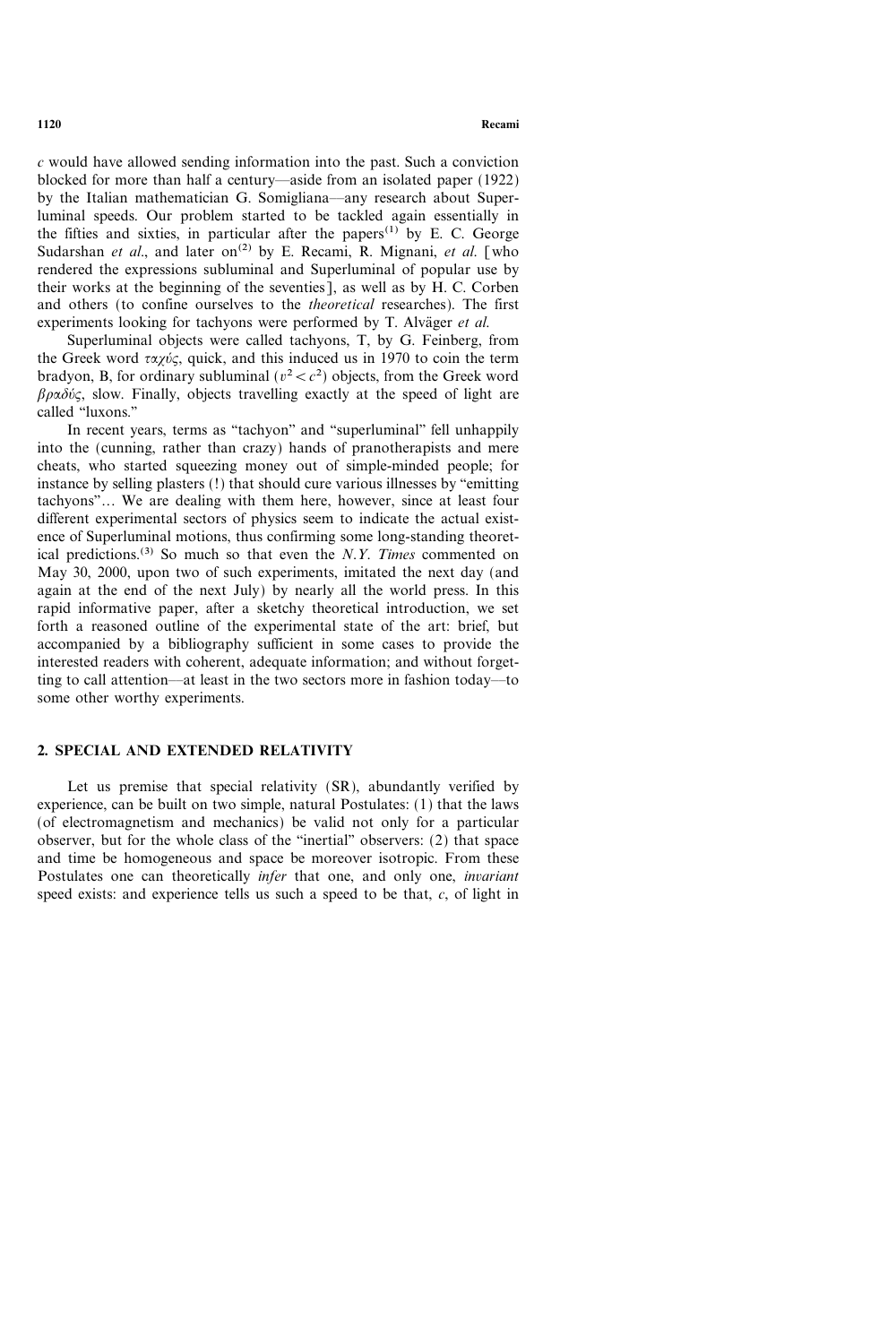vacuum; in fact, light possesses the peculiar feature of presenting always the same speed in vacuum, even when we run towards or away from it. It is just that feature, of being invariant, that makes quite exceptional the speed c: no bradyons, and no tachyons, can enjoy the same property!

Another (known) consequence of our Postulates is that the total energy of an ordinary particle increases when its speed  $v$  increases, tending to infinity when  $v$  tends to  $c$ . Therefore, infinite forces would be needed for a bradyon to reach the speed  $c$ . This fact generated the popular opinion that speed  $c$  can be neither achieved nor overcome. However, as speed  $c$ photons exist which are born live and die always at the speed of light (without any need of accelerating from rest to the light speed), so particles can exist—tachyons<sup>(4)</sup>—always endowed with speeds V larger than c (see Fig. 1). This circumstance has been picturesquely illustrated by George Sudarshan (1972) with reference to an imaginary demographer studying the population patterns of the Indian subcontinent:  $\ll$  Suppose a demographer calmly asserts that there are no people North of the Himalayas, since none could climb over the mountain ranges! That would be an absurd conclusion. People of central Asia are born there and live there: they did not have to be born in India and cross the mountain range. So with faster-than-light particles  $\gg$ . Let us add that, still starting from the above two postulates (besides a third postulate, even more obvious), the theory of relativity can be generalized<sup>(3, 4)</sup> in such a way to accommodate also Superluminal objects; such an extension is largely due to the Italian school, by a series of works performed mainly in the sixties-seventies. Also within the "Extended Relativity"<sup>(3)</sup> the speed  $c$ , besides being invariant, is a limiting velocity: but every limiting value has two sides, and one can a priori approach it both from the left and from the right.

Actually, the ordinary formulation of SR is restricted too much. For instance, even leaving tachyons aside, it can be easily so widened as to include *antimatter*.<sup>(5)</sup> Then, one finds space-time to be a priori populated



Fig. 1. Energy of a free object as a function of its speed.<sup> $(2-4)$ </sup>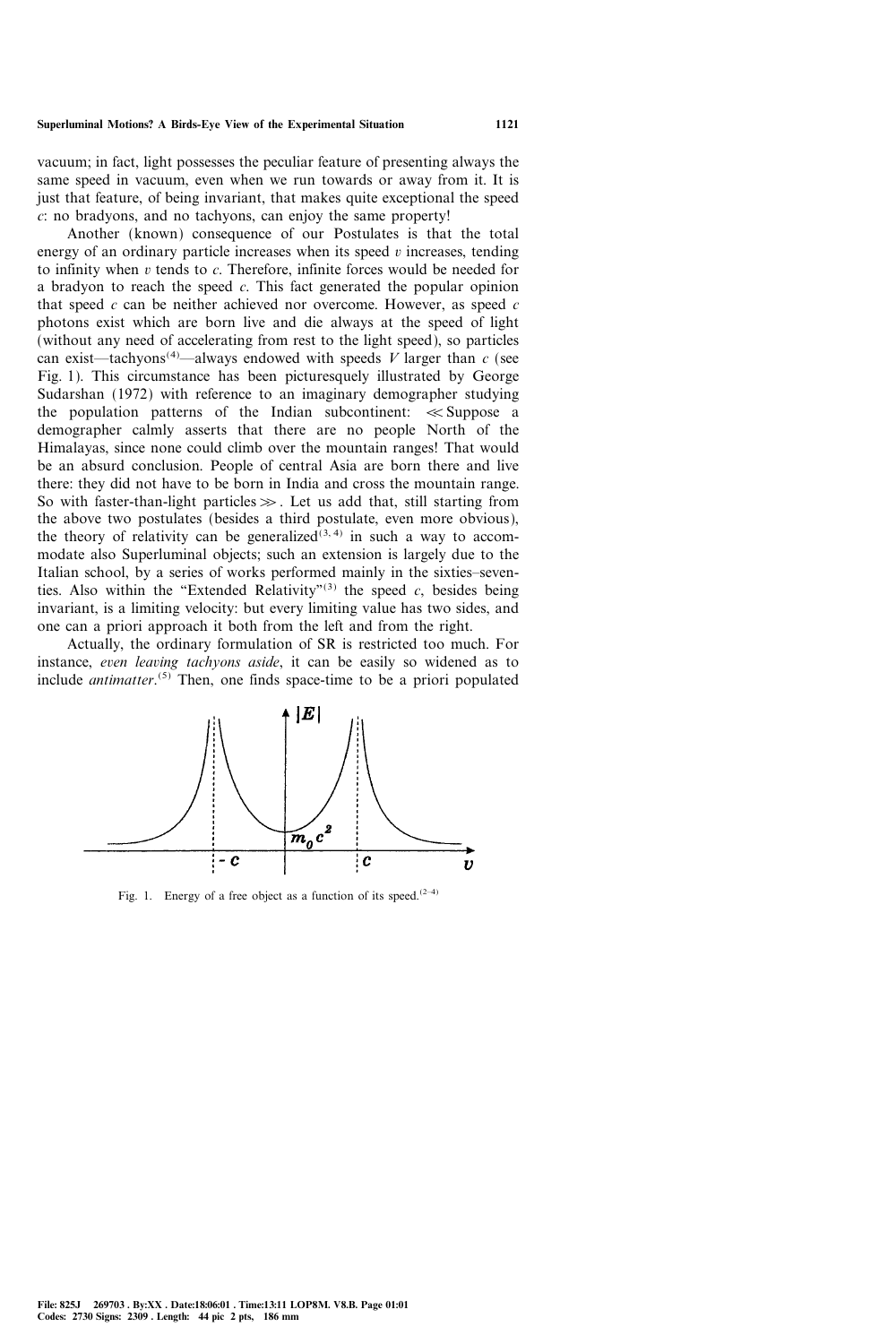

Fig. 2. Depicting the "switching rule" (or reinterpretation principle) by Stueckelberg-Feynman-Sudarshan–Recami: $(3-5)$  Q will appear as the antiparticle of P. See the text.

by normal particles P (which travel forward in time carrying positive energy), and by dual particles  $Q$  "which travel backwards in time carrying negative energy.'' The latter shall appear to us as antiparticles, i.e., as particles—regularly travelling forward in time with positive energy, but with all their "additive" charges (e.g., the electric charge) reversed in sign!: see Fig. 2. To clarify this point, let us recall that we, macroscopic observers, have to move in time along a single, well-defined direction, to such an extent that we *cannot* even see a motion backwards in time...; and every object like Q, travelling backwards in time (with negative energy), will be necessarily reinterpreted by us as an anti-object, with opposite charges but travelling forward in time (with positive energy).<sup>(3-5)</sup>

But let us forget about antimatter and go back to tachyons. A strong objection against their existence is based on the opinion that by tachyons it would be possible to send signals into the past, owing to the fact that a tachyon T which, say, appears to a first observer  $O$  as emitted by A and absorbed by B, can appear to a second observer  $O'$  as a tachyon T' which travels backwards in time with negative energy. However, by applying (as it is obligatory to do) the same "reinterpretation rule" or switching procedure seen above, T' will appear to the new observer  $O'$  just as an antitachyon  $\overline{T}$  emitted by B and absorbed by A, and therefore travelling forward in time, even if in the contrary space direction. In such a way, every travel towards the past, and every negative energy, disappear.

Starting from this observation, it is possible to solve<sup>(5)</sup> the so-called causal paradoxes associated with Superluminal motions: paradoxes which result to be the more instructive and amusing, the more sophisticated they are; but that cannot be re-examined here (some of them having been proposed by R. C. Tolman, J. Bell, F. A. E. Pirani, J. D. Edmonds and others).<sup> $(6, 3)$ </sup> Let us only mention here the following. The reinterpretation principle, according to which, in simple words, signals are carried only by objects which appear to be endowed with positive energy, does eliminate any information transfer backwards in time; but this has a price: The one of abandoning the ingrained conviction that the judgement about what is cause and what is effect be independent of the observer. In fact, in the case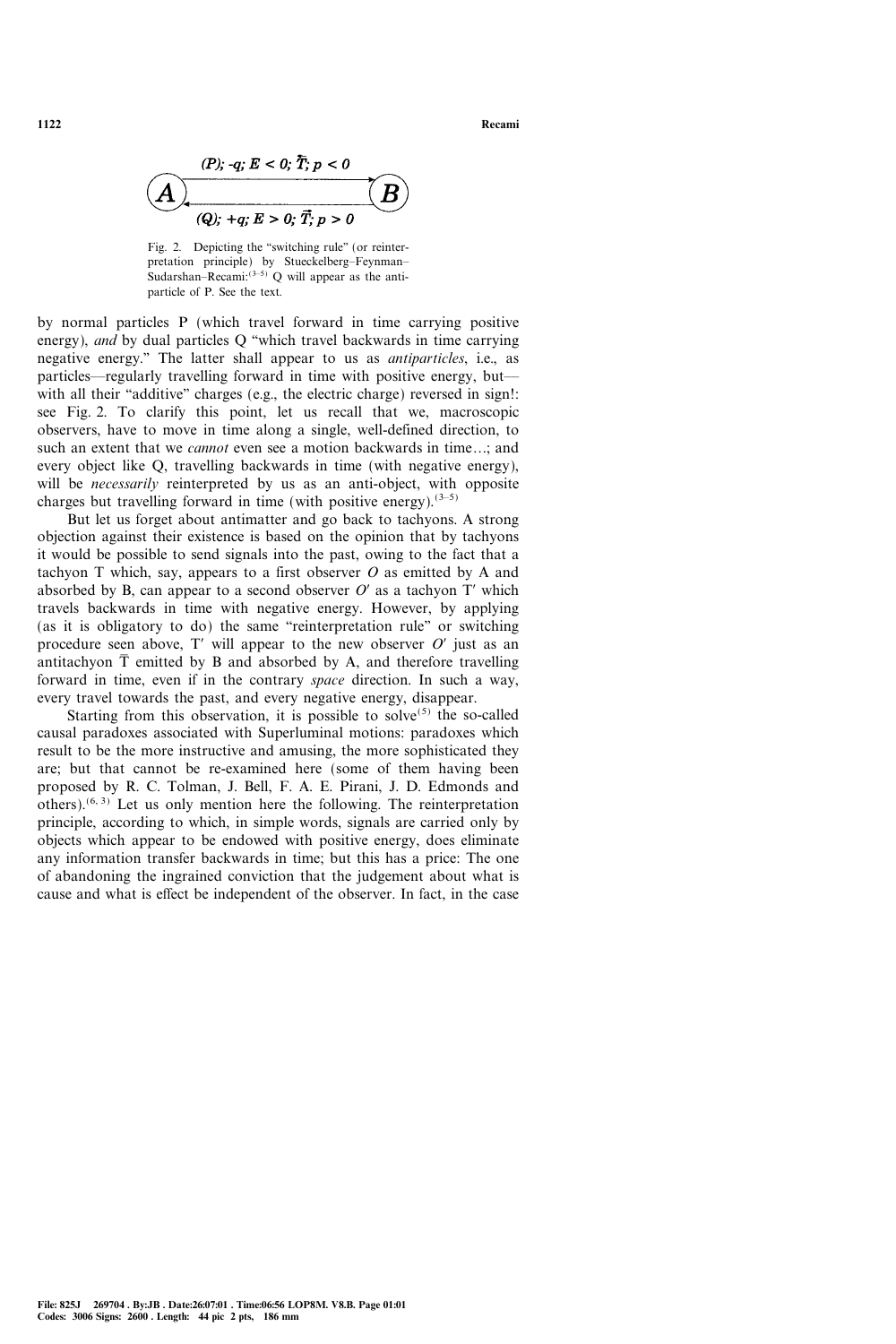examined above, the first observer  $O$  considers the event at A to be the cause of the event at B. By contrast, the second observer  $O'$  will consider the event at B as causing the event at A. All the observers will however see the cause to happen before its effect.

Taking new objects or entities into consideration always forces us to a criticism of our prejudices. If we require the phenomena to obey the law of (retarded) causality with respect to all the observers, then we cannot demand also the *description* "details" of the phenomena to be invariant: namely, we cannot demand in that case also the invariance of the "cause" and "effect" labels.<sup> $(6, 2)$ </sup> To illustrate the nature of our difficulties in accepting that, e.g., the parts of cause and effect depend on the observer, let us cite an analogous situation that does not imply present-day prejudices:  $\ll$  For ancient Egyptians, who knew only the Nile and its tributaries, which all flow South to North, the meaning of the word "south" coincided with the one of "upstream," and the meaning of the word "north" coincided with the one of "downstream." When Egyptians discovered the Euphrates, which unfortunately happens to flow North to South, they passed through such a crisis that it is mentioned in the stele of Tuthmosis I, which tells us about that inverted water that goes downstream (i.e., towards the North) in going  $upstream \gg (Csonka, 1970).$ 

The last century theoretical physics led us in a natural way to suppose the existence of various types of objects: magnetic monopoles, quarks, strings, tachyons, besides black-holes: and various sectors of physics could not go on without them, even if the existence of none of them is certain (also because attention has not yet been paid to some links existing among them: e.g., a Superluminal electric charge is expected to behave as a magnetic monopole; and a black-hole a priori can be the source of tachyonic matter). According to Democritus of Abdera, everything that was thinkable without meeting contradictions had to exist somewhere in the unlimited universe. This point of view—which was given by M. Gell-Mann the name of "totalitarian principle"—was later on expressed  $(T. H.$  White) in the humorous form "Anything not forbidden is compulsory." Applying it to tachyons, Sudarshan was led to claim that if tachyons exist, they must be found; if they do not exist, we must be able to say clearly why.

# 3. THE EXPERIMENTAL STATE OF THE ART

Extended Relativity can allow a better understanding of many aspects also of ordinary relativistic physics, even if tachyons would not exist in our cosmos as asymptotically free objects. As already said, we are dealing with them, however, since their topic is presently returning into fashion, especially because of the fact that at least three or four different experimental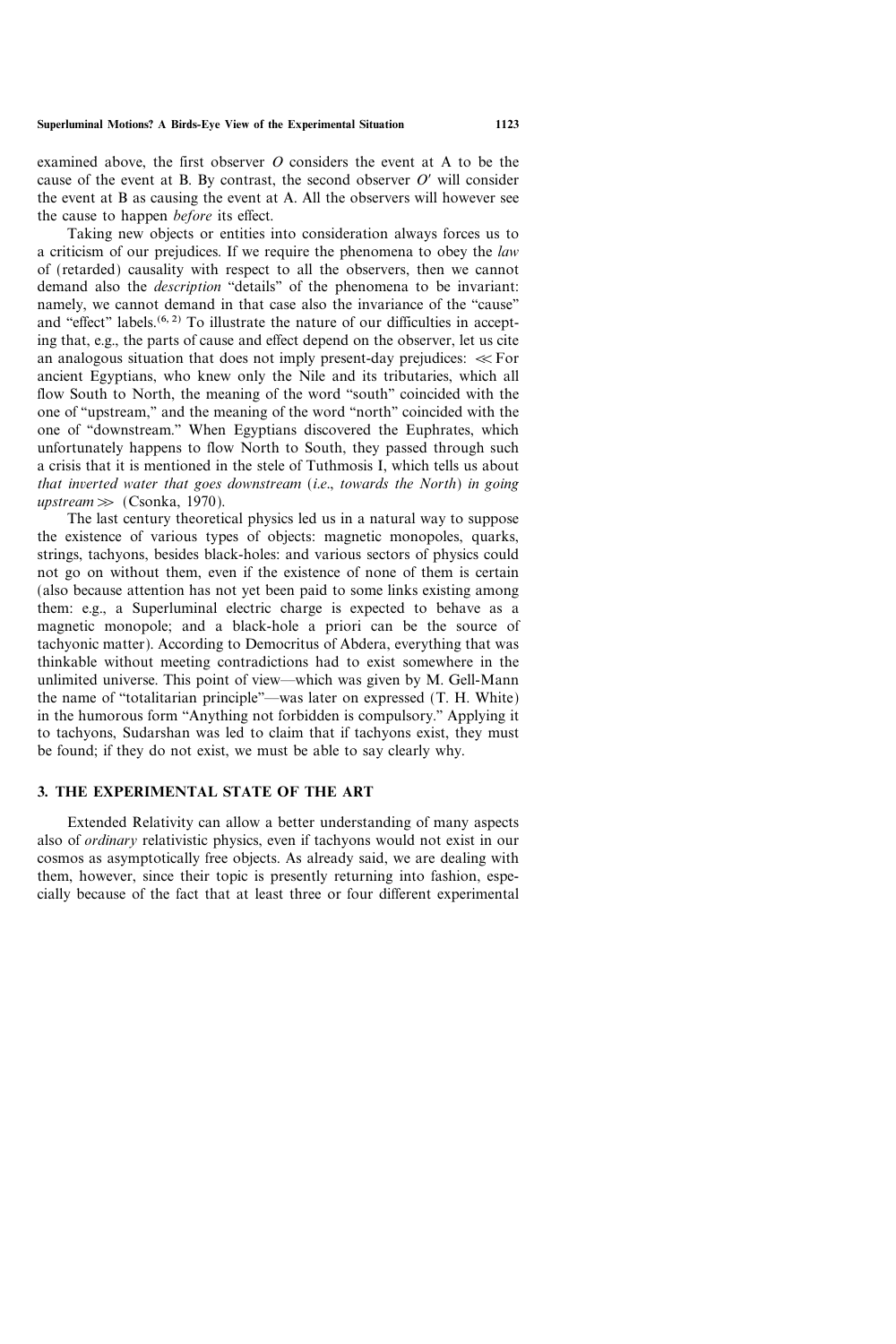sectors of physics seem to suggest the possible existence of faster-than-light motions. We wish to put forth in the following some information (mainly bibliographical) about the experimental results obtained in each one of those different physics sectors.

(A) Neutrinos. First: A long series of experiments, started in 1971, seems to show that the square  $m_0^2$  of the mass  $m_0$  of muon-neutrinos, and more recently of electron-neutrinos too, is negative; which, if confirmed, would mean that (when using a naïve language, commonly adopted) such neutrinos possess an "imaginary mass" and are therefore tachyonic, or mainly tachyonic.<sup> $(7, 3)$ </sup> [In Extended Relativity, the dispersion relation for a free tachyon becomes  $E^2 - \mathbf{p}^2 = -m_0^2$ , and there is no need therefore of imaginary masses...].

(B) Galactic micro-quasars. Second: As to the apparent Superluminal expansions observed in the core of quasars $^{(8)}$  and, recently, in the so-called galactic microquasars,(9) we shall not deal here with that problem, too far from the other topics of this paper: without mentioning that for those astronomical observations there exist orthodox interpretations, based on Ref. 10, that are accepted by the majority of astrophysicists. For a theoretical discussion, see Ref. 11. Here, let us mention only that simple geometrical considerations in Minkowski space show that a single Superluminal light source would appear: $(11, 3)$  (i) initially, in the "optical boom" phase (analogous to the acoustic "boom" produced by a plane travelling with constant supersonic speed), as an intense source which suddenly comes into view; and that (ii) afterwards seem to split into TWO objects receding one from the other with speed  $V>2c$ .

(C) Evanescent waves and ``tunnelling photons.'' Third: Within quantum mechanics (and precisely in the *tunnelling* processes), it had been shown that the tunnelling time—firstly evaluated as a simple "phase time" and later on calculated through the analysis of the wavepacket behaviour does not depend on the barrier width in the case of opaque barriers ("Hartman effect").<sup>(12)</sup> This implies Superluminal and arbitrarily large (group) velocities  $V$  inside long enough barriers: see Fig. 3. Experiments that may verify this prediction by, say, electrons are difficult. Luckily enough, however, the Schroedinger equation in the presence of a potential barrier is mathematically identical to the Helmholtz equation for an electromagnetic wave propagating, e.g., down a metallic waveguide along the  $x$ -axis: and a barrier height U bigger than the electron energy  $E$  corresponds (for a given wave frequency) to a waveguide of transverse size lower than a cut-off value. A segment of "undersized" guide does therefore behave as a barrier for the wave (photonic barrier).<sup> $(13)$ </sup> The wave assumes therein -like an electron inside a quantum barrier-an imaginary momentum or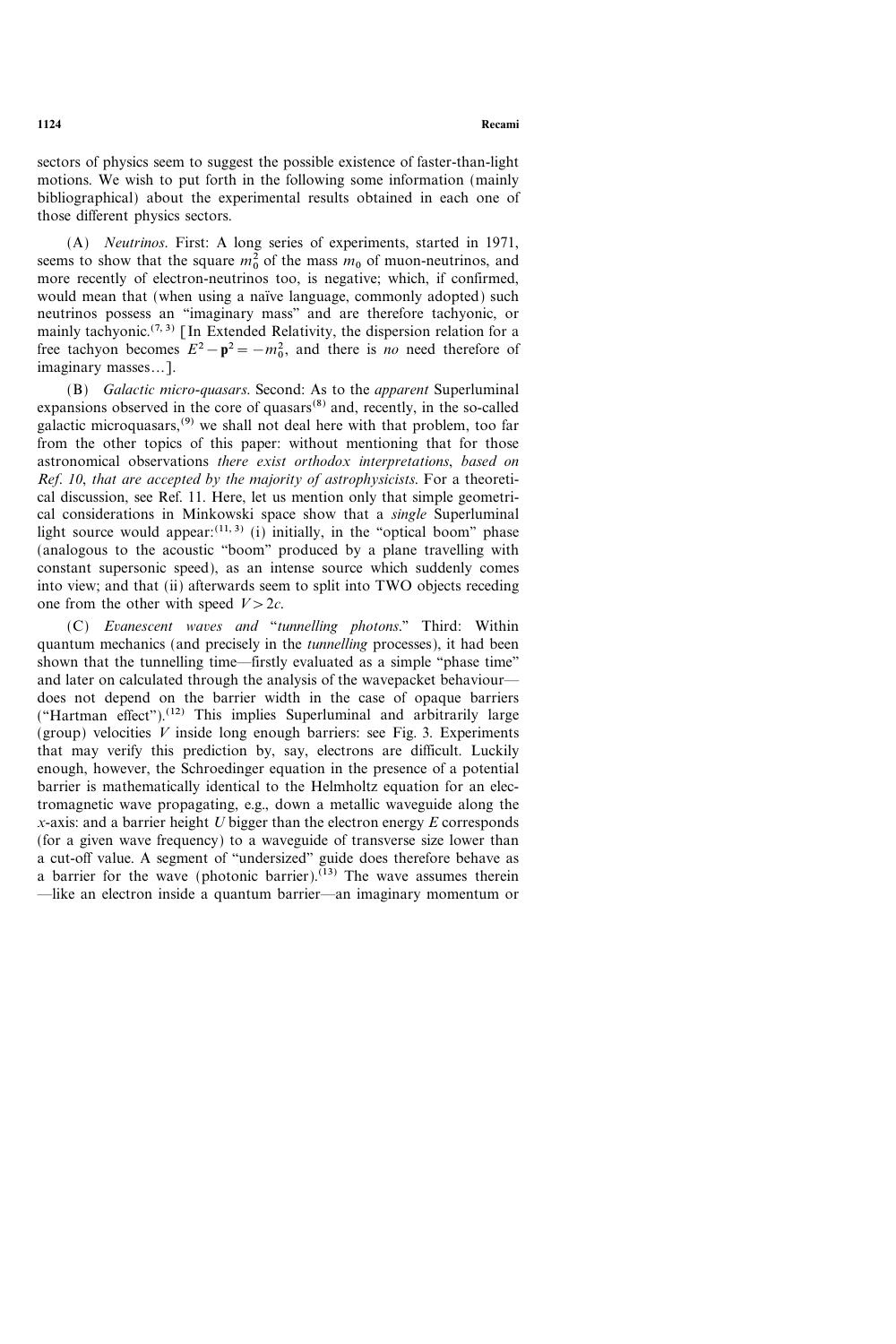

Fig. 3. Behaviour of the average "penetration time" (in seconds) spent by a tunnelling wavepacket, as a function of the penetration depth (in angstroms) down a potential barrier (from Olkhovsky et al., Ref. 12). According to the predictions of quantum mechanics, the wavepacket speed inside the barrier increases in an unlimited way for opaque barriers; and the total tunnelling time does *not* depend on the barrier width<sup>(12)</sup>.

wave-number and gets, as a consequence, exponentially damped along  $x$ . In other words, it becomes an evanescent wave (going back to normal propagation, even if with reduced amplitude, when the narrowing ends and the guide returns to its initial transverse size). Thus, a tunnelling experiment can be simulated<sup> $(13)$ </sup> by having recourse to evanescent waves (for which the concept of group velocity can be properly extended<sup> $(14)$ </sup>). The fact that evanescent waves travel with Superluminal speeds has been actually verified in a series of famous experiments (cf. Fig. 4).

Namely, various experiments, performed since 1992 onwards by G. Nimtz at Cologne,  $^{(15)}$  by R. Chiao's and A. Steinberg's group at Berkeley,  $^{(16)}$  by A. Ranfagni and colleagues at Florence,  $(17)$  and by others at Vienna, Orsay, Rennes, $(17)$  verified that "tunnelling photons" travel with Superluminal group velocities. Such experiments raised a great deal of interest,  $(18)$  also within the non-specialized press, and were reported by Scientific American, Nature, New Scientist, and even Newsweek, etc. Let us add that also Extended Relativity had predicted<sup> $(19)$ </sup> evanescent waves to be endowed with faster-than- $c$  speeds; the whole matter appears to be therefore theoretically selfconsistent. The debate in the current literature does not refer to the experimental results (which can be correctly reproduced by numerical elaborations<sup> $(20, 21)$ </sup> based on Maxwell equations only), but rather to the question whether they allow, or do not allow, sending signals or information with Superluminal speed. $(21, 14)$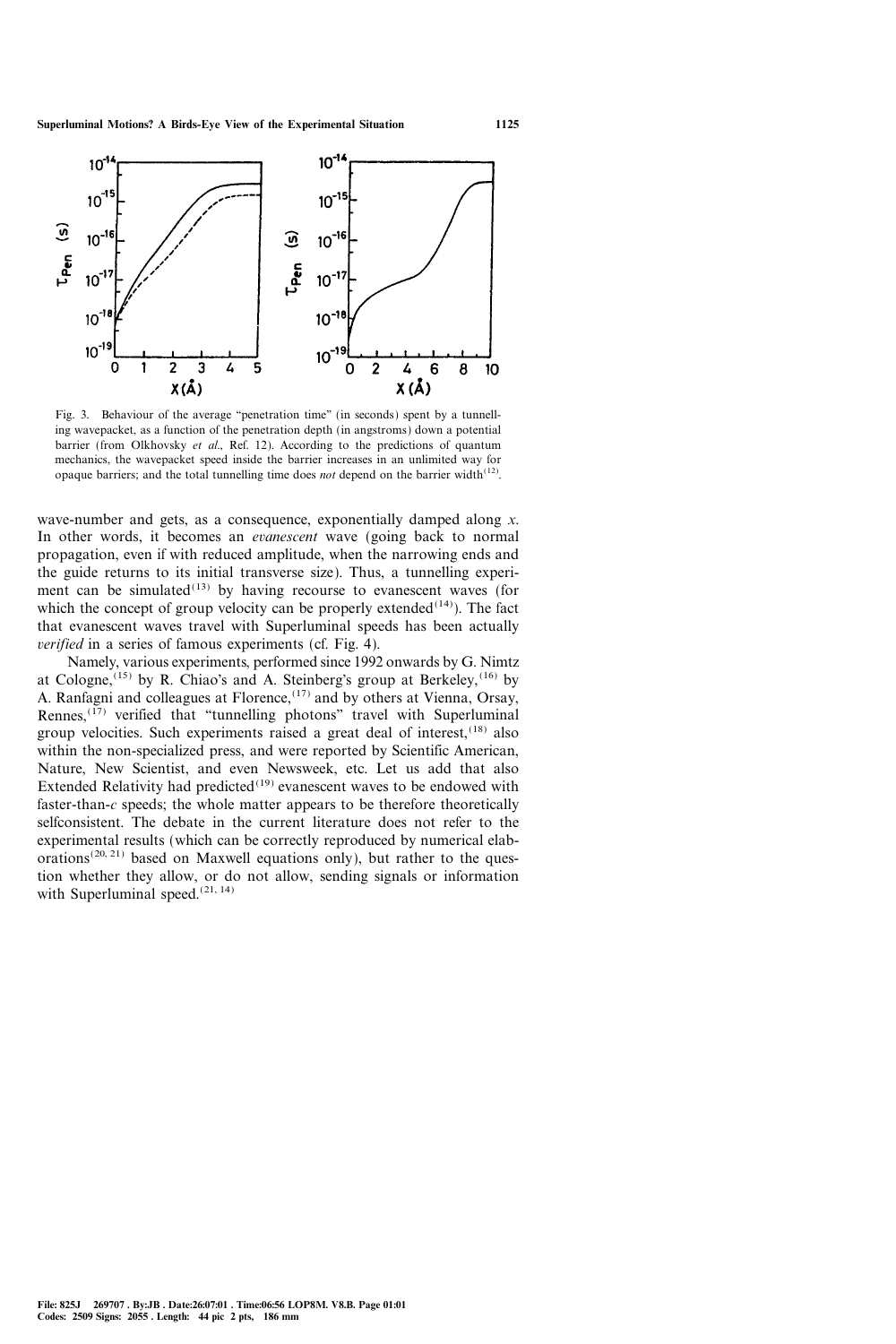

Fig. 4. Simulation of tunnelling by experiments with evanescent classical waves (see the text), which were predicted to be Superluminal also on the basis of Extended Relativity.<sup> $(3, 4)$ </sup> The figure shows one of the measurement results in Ref. 15; that is, the average beam speed while crossing the evanescent region (=segment of undersized waveguide, or "barrier") as a function of its length. As theoretically predicted,  $(19, 12)$ such an average speed exceeds  $c$  for long enough "barriers."

Let us emphasize that the *most interesting* experiment of this series is the one with two "barriers" (e.g., with two segments of undersized waveguide separated by a piece of normal-sized waveguide: Fig. 5). For suitable frequency bands—i.e., for "tunnelling" far from resonances—, it was found that the total crossing time does not depend on the length of the intermediate (normal) guide: namely, that the beam speed along it is infinite.<sup> $(22)$ </sup> This agrees with what predicted by Quantum Mechanics for the non-resonant tunnelling through two successive opaque barriers (the tunnelling



Fig. 5. The very interesting experiment along a metallic waveguide with TWO barriers (undersized guide segments), i.e., with two evanescence regions.<sup> $(22)$ </sup> See the text.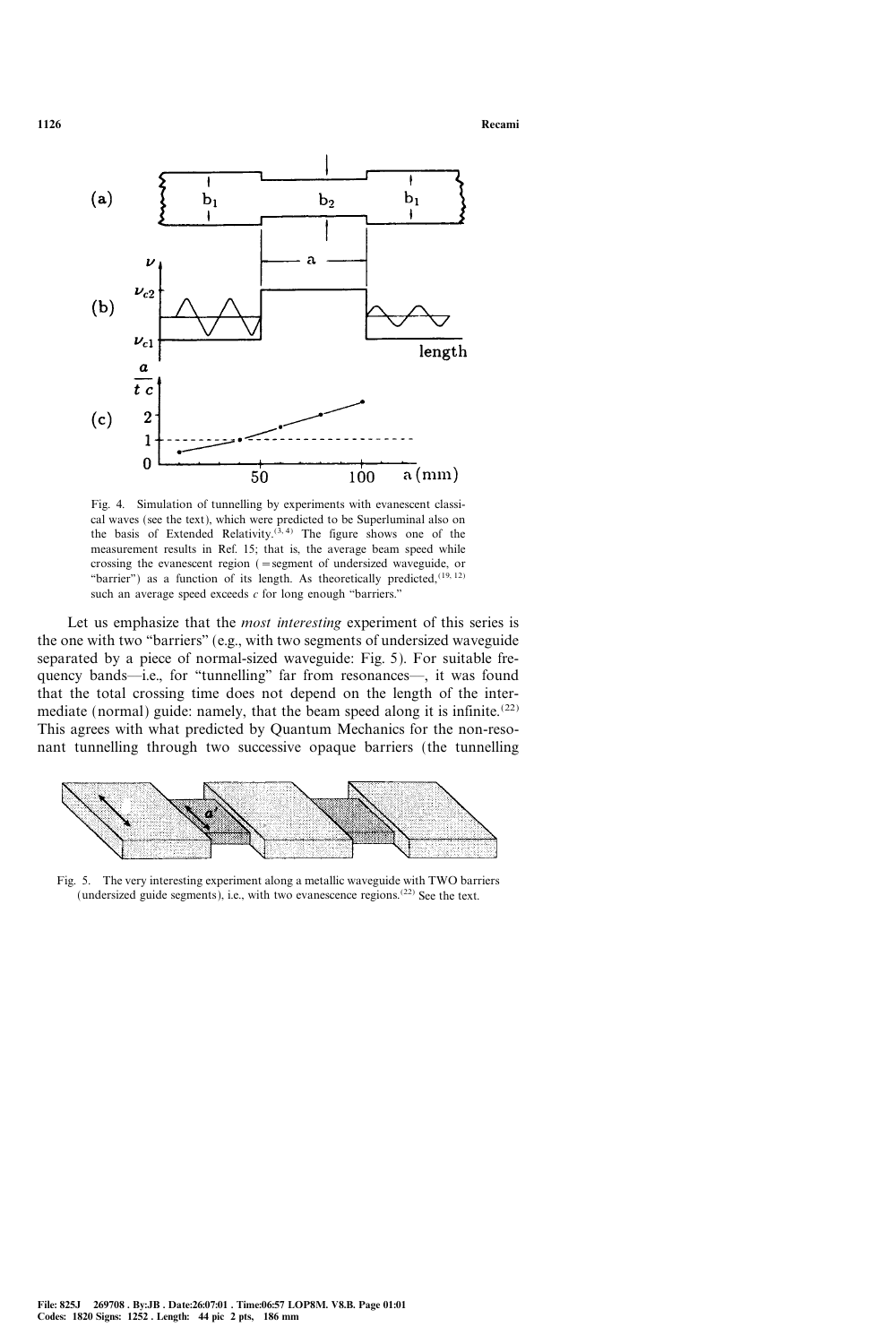phase time, which depends on the entering energy, has been shown by us to be *independent* of the distance between the two barriers<sup>(23)</sup>). Such an important experiment could and should be repeated, taking advantage also of the circumstance that quite interesting evanescence regions can be easily constructed in the most varied manners, like by different "photonic bandgap materials'' or gratings (it being possible to use from multilayer dielectric mirrors or semiconductors, to photonic crystals.. .)

We cannot skip a further topic—which, being delicate, should not appear in a brief review like this one—since the last experimental contribution to it (performed at Princeton by J. Wang et al. and published in Nature on 7.20.00) is one of the two articles mentioned by the N.Y.Times and commented at the end of July, 2000, by the whole world press. Even if in Extended Relativity all the ordinary causal paradoxes seem to be solvable,<sup>(3, 6)</sup> nevertheless one has to bear in mind that (whenever it is met an object, O, travelling with Superluminal speed) one may have to deal with negative contributions to the tunnelling times:<sup>(24)</sup> and this should not be regarded as unphysical. In fact, whenever an "object" (particle, electromagnetic pulse,...)  $\emptyset$  overcomes the infinite speed<sup>(3,6)</sup> with respect to a certain observer, it will afterwards appear to the same observer as the "anti-object"  $\overline{O}$  travelling in the opposite space direction.<sup>(3, 6)</sup> For instance, when going on from the lab to a frame  $\mathcal F$  moving in the *same* direction as the particles or waves entering the barrier region, the object  $\theta$  penetrating through the final part of the barrier (with almost infinite speed,  $(12, 21, 23)$  like in Fig. 3) will appear in the frame  $\mathcal F$  as an anti-object  $\overline{\mathcal{O}}$  crossing that portion of the barrier in the opposite space-direction.<sup>(3, 6)</sup> In the new frame  $\mathscr{F}$ , therefore, such anti-object  $\overline{0}$  would yield a *negative* contribution to the tunnelling time: which could even result, in total, to be negative. For any clarifications, see Refs. 18. What we want to stress here is that the appearance of such negative times is predicted by Relativity itself, on the  $b$ asis of the ordinary postulates.<sup>(3, 6, 24, 12, 21)</sup> (In the case of a non-polarized beam, the wave anti-packet coincides with the initial wave packet; if a photon is however endowed with helicity  $\lambda = +1$ , the anti-photon will bear the opposite helicity  $\lambda = -1$ ). From the theoretical point of view, besides Refs. 24, 12, 21, 6, and 3, see Refs. 25. On the (quite interesting!) experimental side, see papers,<sup>(26)</sup> the last one having already been mentioned above.

Let us *add* here that, via quantum interference effects in three-level atomic systems, it is possible to obtain dielectrics with refraction indices very rapidly varying as a function of frequency, with almost complete absence of light absorption (i.e., with quantum induced transparency).<sup>(27)</sup> The group velocity of a light pulse propagating in such a medium can decrease to very low values, either positive or negatives, with no pulse distortion. It is known that experiments were performed both in atomic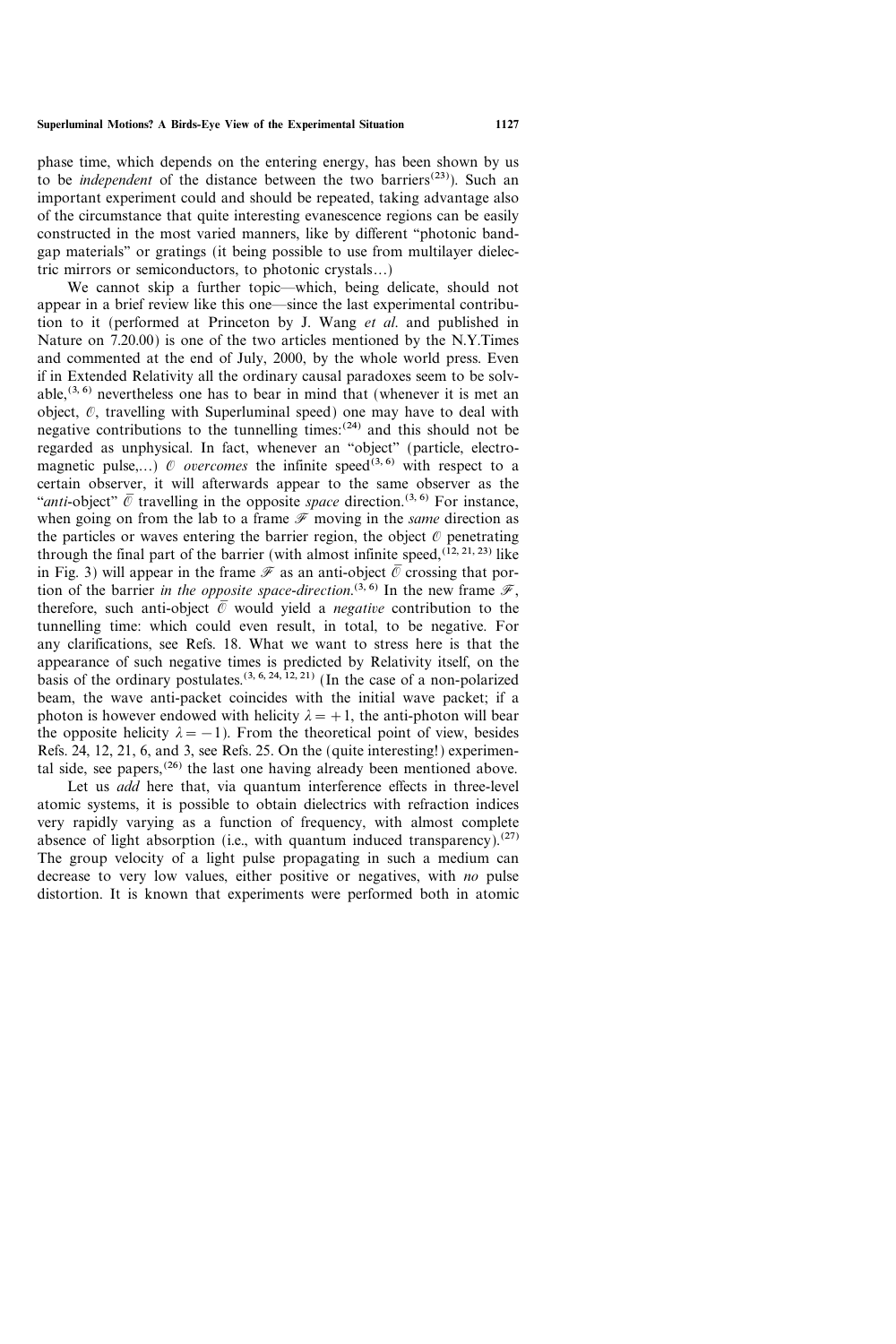samples at room temperature, and in Bose-Einstein condensates, which showed the possibility of reducing the speed of light to a few meters per second. Similar, but negative group velocities, implying a propagation with Superluminal speeds thousands of time higher than the previously mentioned ones, have been recently predicted, in the presence of such an "electromagnetically induced transparency,'' for light moving in a rubidium condensate,<sup>(28)</sup> while the corresponding experiments are being done at the Florence European laboratory "LENS."

Finally, let us emphasize that faster-than- $c$  propagation of light pulses can be (and was, in same cases) observed also by taking advantage of anomalous dispersion near an absorbing line, or nonlinear and linear gain lines, or nondispersive dielectric media, or inverted two-level media, as well as of some parametric processes in nonlinear optics (cf. G. Kurizki et al.)

(D) Superluminal Localized Solutions (SLS) to the wave equations. The "X-shaped waves." The fourth sector (to leave aside the others) is not less important. It came into fashion again, when some groups of capable scholars in engineering (for sociological reasons, most physicists had abandoned the field) rediscovered by a series of clever works that any wave equation—to fix the ideas, let us think of the electromagnetic case—admit also solutions as much sub-luminal as Super-luminal (besides the ordinary waves endowed with speed  $c/n$ ). Let us recall that, starting with the pioneering work by H. Bateman, it had slowly become known that all homogeneous wave equations (in a general sense: scalar, electromagnetic, spinorial,...) admit wavelet-type solutions with sub-luminal group velocities.(29) Subsequently, also Superluminal solutions started to be written down, in Refs. 30 and, independently, in Refs. 31 (in one case just by the mere application of a Superluminal Lorentz "transformation" $(3, 32)$ ).

A quite important feature of some new solutions of these (which attracted much attention of the engineering colleagues) is that they propagate as localized, non-dispersive pulses: namely, according to the Courant and Hilbert's<sup> $(29)$ </sup> terminology, as "undistorted progressive waves." It is easy to realize the practical importance, for instance, of a radio transmission carried out by localized beams, independently of their being sub- or Super-luminal. But non-dispersive wave packets can be of use also in theoretical physics for a reasonable representation of elementary particles.<sup>(33)</sup>

Within Extended Relativity since 1980 it had been found<sup>(34)</sup> thatwhilst the simplest subluminal object conceivable is a small sphere, or a point as its limit—the simplest Superluminal objects results by contrast to be (see Refs. 34, and Figs. 6 and 7) an "X-shaped" wave, or a double cone as its limit, which moreover travels without deforming-i.e., rigidly-in a homogeneous medium.<sup>(3)</sup> It is worth noticing that the most interesting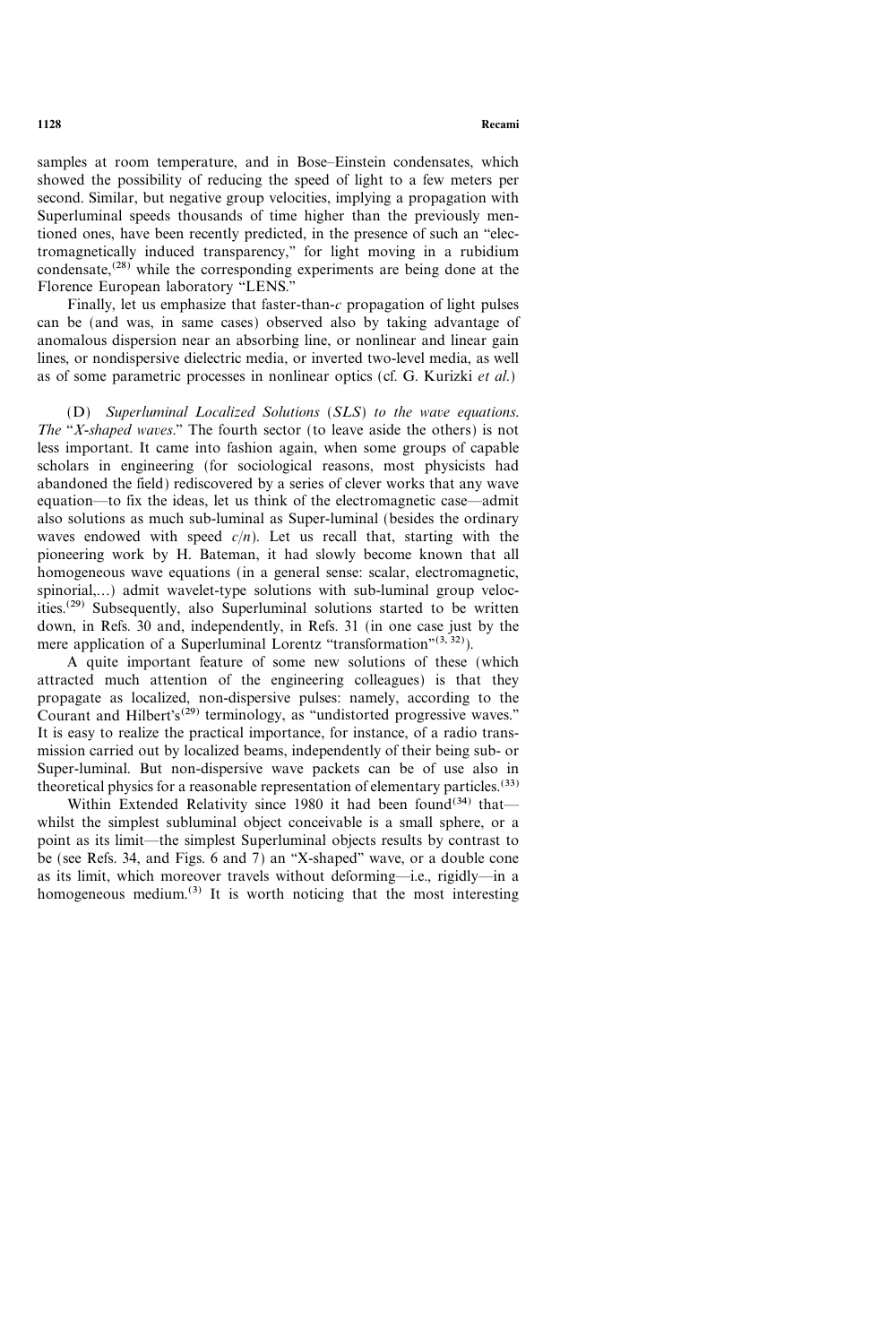

Fig. 6. An intrinsically spherical (or pointlike, at the limit) object appears in the vacuum as an ellipsoid contracted along the motion direction when endowed with a speed  $v < c$ . By contrast, if endowed with a speed  $V>c$  (even if the c-speed barrier cannot be crossed, neither from the left nor from the right), it would appear<sup>(34)</sup> no longer as a particle, but rather as an "X-shaped" wave<sup>(34)</sup> travelling rigidly (namely, as occupying the region delimited by a double cone and a two-sheeted hyperboloid—or as a double cone, at the limit—, moving Superluminally and without distortion in the vacuum, or in a homogeneous medium).



Fig. 7. Here we show the intersections of an "X-shaped wave"<sup>(34)</sup> with planes orthogonal to its motion line, according to Extended Relativity.<sup> $(2-4)$ </sup> The examination of this figure suggests how to construct a simple dynamic antenna for generating such localized Superluminal waves (an antenna which was in fact adopted, independently, by Lu  $et$   $al.^{(36)}$  for the production of such non-dispersive beams).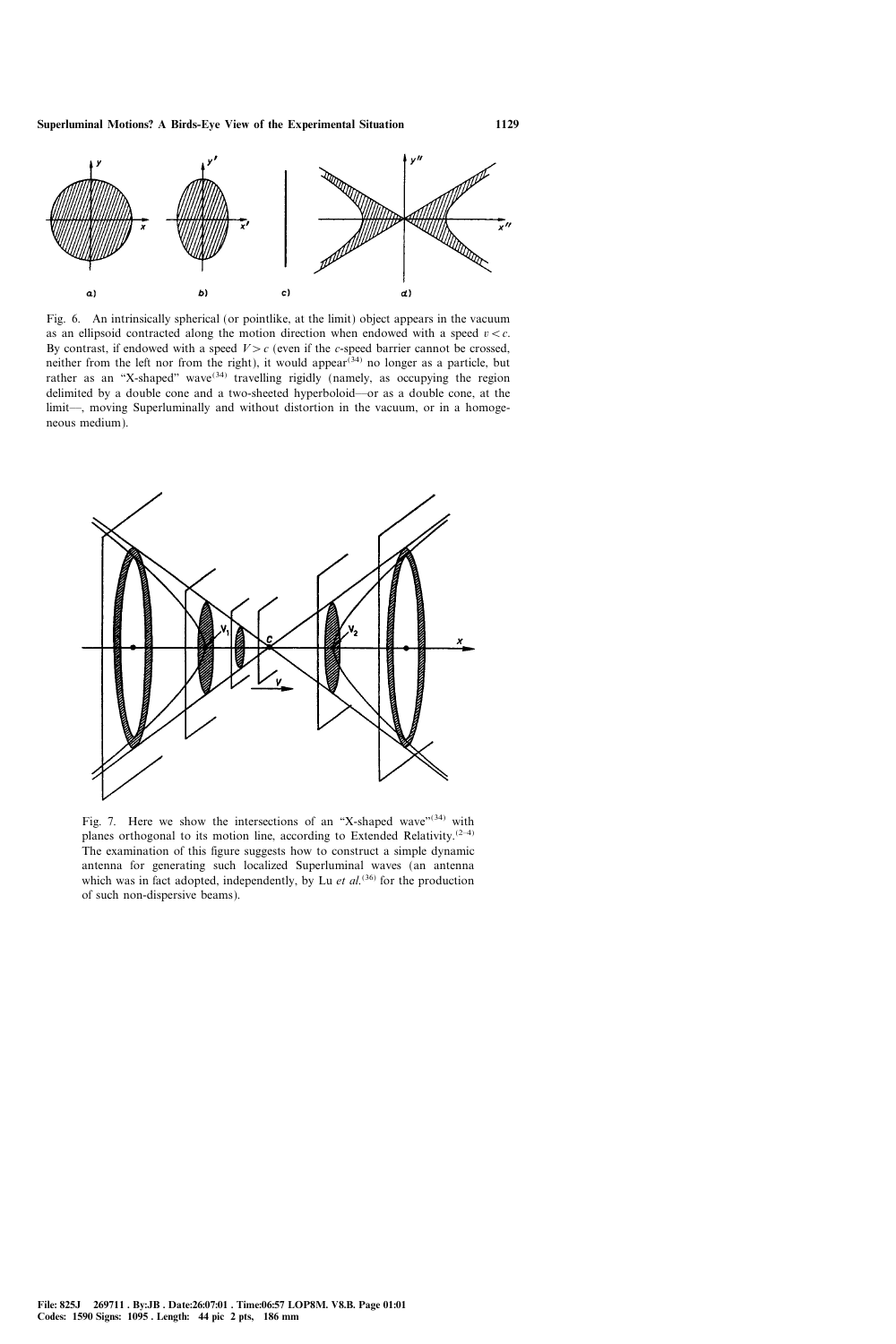localized solutions happened to be just the Superluminal ones, and with a shape of that kind. Even more, since from Maxwell equations under simple hypotheses one goes on to the usual scalar wave equation for each electric or magnetic field component, one can expect the same solutions to exist also in the field of acoustic waves, and of seismic waves (and perhaps of gravitational waves too). Actually, such beams (as suitable superpositions of Bessel beams) were mathematically constructed for the first time by Lu et al.,<sup>(35)</sup> in acoustics: and were then called "X-waves" or rather X-shaped waves.

It is more important for us that the X-shaped waves have been in effect produced in experiments both with acoustic and with electromagnetic waves; that is, X-beams were produced that, in their medium, travel undistorted with a speed larger than sound, in the first case, and than light, in the second case. In acoustics, the first experiment was performed by Lu *et al.* themselves<sup>(36)</sup> in 1992, at the Mayo Clinic (and their papers received the 1992 IEEE first award). In the electromagnetic case, certainly more ``intriguing,'' Superluminal localized X-shaped solutions were first mathematically constructed (cf., e.g., Fig. 8) in Refs. 37, and later on experimentally produced by Saari et al.<sup>(38)</sup> in 1997 at Tartu by visible light (Fig. 9), and recently by Mugnai, Ranfagni and Ruggeri at Florence by microwaves<sup>(39)</sup>



Fig. 8. Theoretical prediction of the Superluminal localized "X-shaped" waves for the electromagnetic case (from Lu, Greenleaf and Recami,  $(37)$  and Recami $(37)$ ).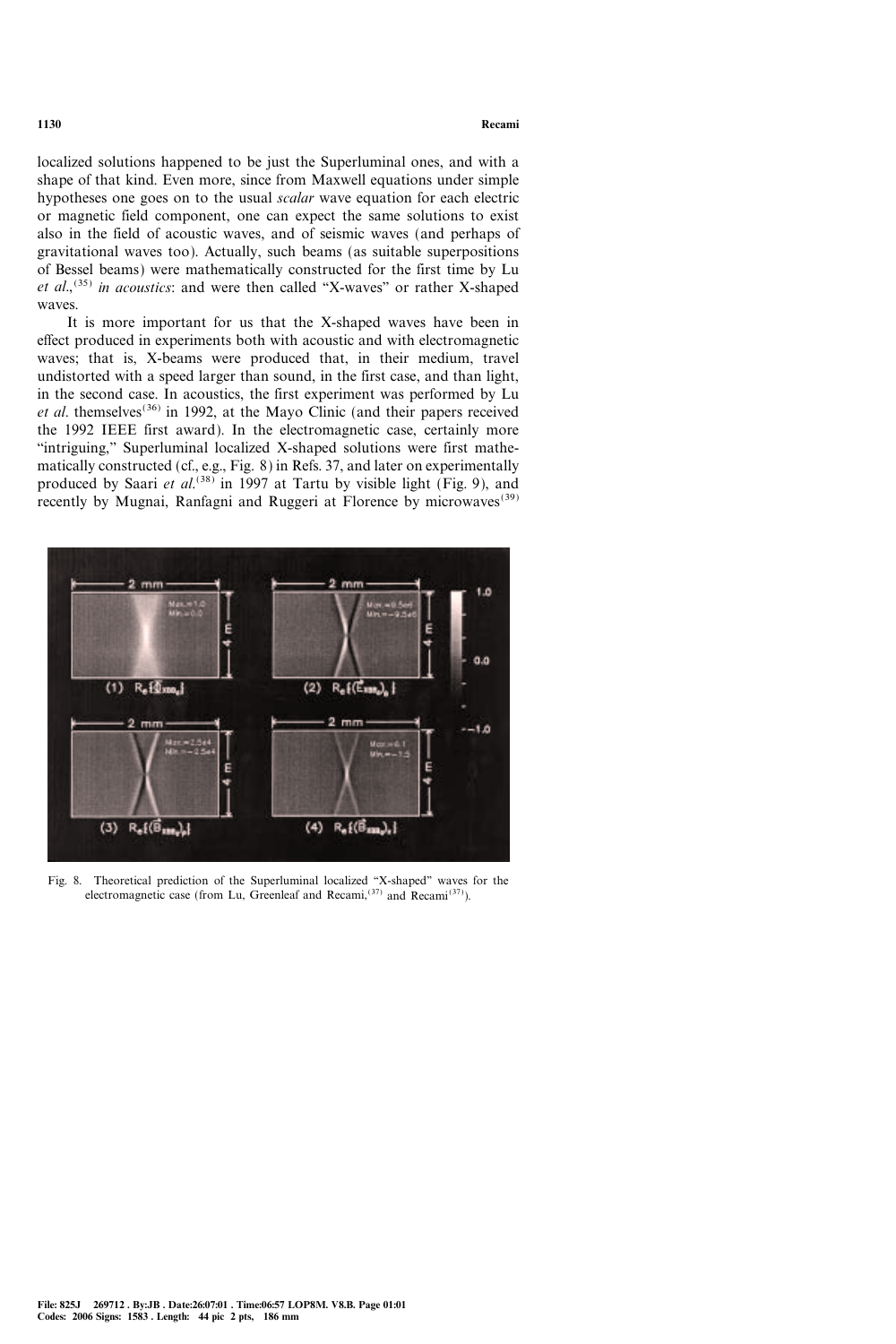

Fig. 9. Scheme of the experiment by Saari et al., who announced (PRL of 24 Nov. 1997) the production in optics of the beams depicted in Fig. 8: In this figure one can see what shown by the experiment, i.e., that the Superluminal "X-shaped" waves run after and catch up with the plane waves (the latter regularly travelling with speed  $c$ ). An analogous experiment has been performed with microwaves at Florence by Mugnai, Ranfagni and Ruggeri (PRL of 22 May 2000).

(paper appeared in the Phys. Rev. Lett. of May 22, 2000, which the national and international press referred to). Further experimental activity is in progress, for instance, at Pirelli Cables, in Milan (by adopting as a source a pulsed laser) and at the FEEC of Unicamp, Campinas, S.P.; while in the theoretical sector the activity is even more intense, in order to build up—for example—new analogous solutions with finite total energy or more suitable for high frequencies, on one hand, and localized solutions Superluminally propagating even along a normal waveguide, $(40)$  on the other hand.

Let us eventually touch the problem of producing an X-shaped Superluminal wave like the one in Fig. 7, but truncated—of course—in space and in time (by the use of a finite, dynamic antenna, radiating for a finite time): in such a situation, the wave will keep its localization and Superluminality only along a certain "depth of field," decaying abruptly afterwards.<sup> $(35, 37)$ </sup> We can become convinced about the possibility of realizing it, by imaging the simple ideal case of a negligibly sized Superluminal source S endowed with speed  $V>c$  in vacuum and emitting electromagnetic waves  $W$  (each one travelling with the invariant speed  $c$ ). The electromagnetic waves will result to be internally tangent to an enveloping cone C having S as its vertex, and as its axis the propagation line  $x$  of the source.<sup>(3)</sup> This is analogous to what happens for a plane that moves in the air with constant supersonic speed. The waves  $W$  interfere negatively inside the cone C, and constructively only on its surface. We can place a plane detector orthogonally to  $x$ , and record magnitude and direction of the  $W$ waves that hit on it, as (cylindrically symmetric) functions of position, and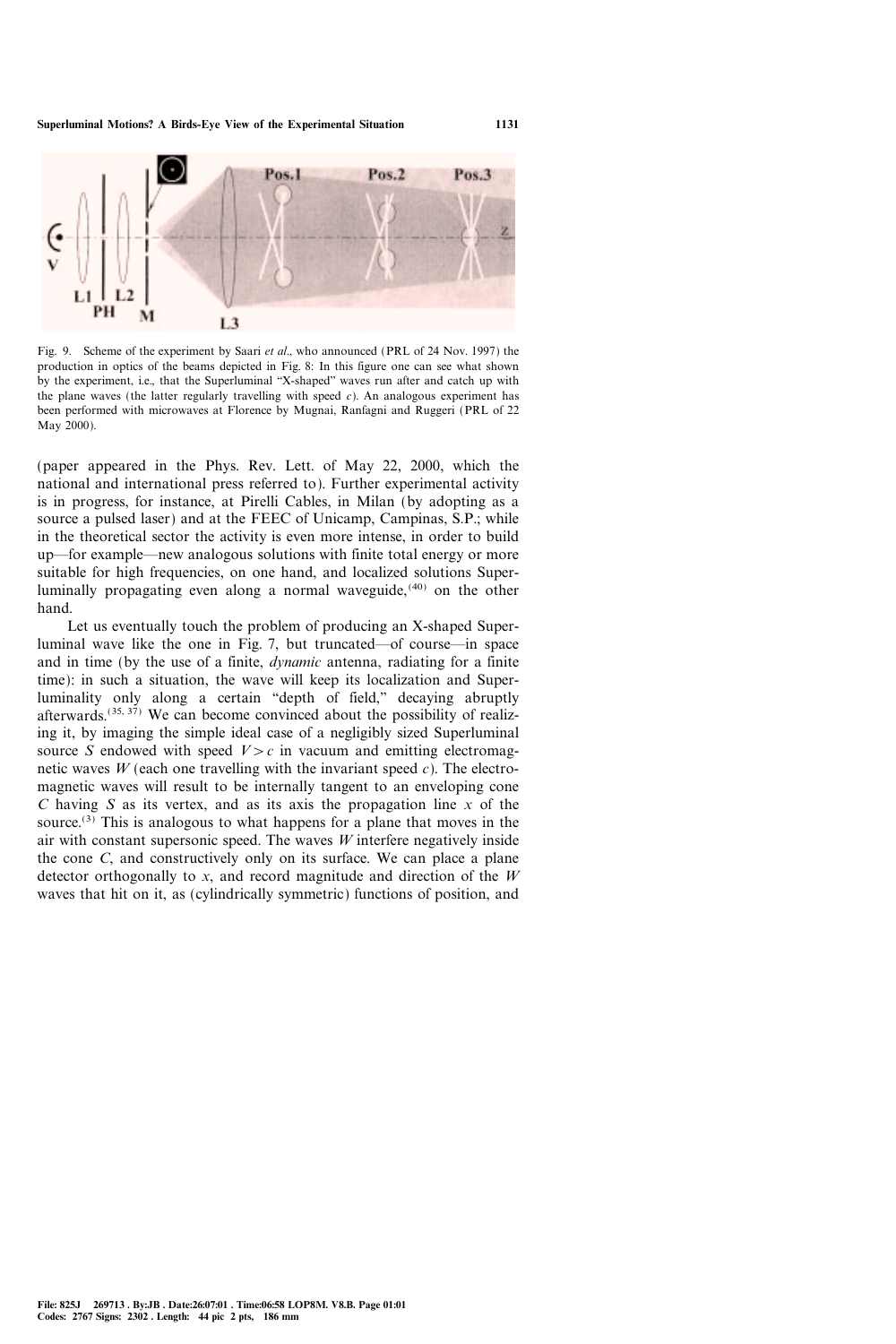of time. It will be enough, then, to replace the plane detector with a plane antenna which *emits*—instead of recording—exactly the same (axially symmetric) space-time pattern of waves  $W$ , for constructing a cone-shaped electromagnetic wave  $C$  that will propagate with the Superluminal speed  $V$ (of course, without a source any longer at its vertex): even if each wave  $W$ travels with the invariant speed  $c$ . For further details, see the first of Refs. 37. Here let us only add that such localized Superluminal beams appear to keep their good properties only as long as they are fed by the waves arriving (with speed  $\vec{c}$ ) from the dynamic antenna: Taking account of the time needed for fostering such Superluminal pulses (i.e., for the arrival of the speed- $c$  feeding waves coming from the antenna), one concludes that these localized Superluminal beams are probably unable to transmit *information* faster than  $c$ . However, they have *nothing* to do with the illusory "scissors effect," since they certainly carry energy-momentum Superluminally along their field depth (for instance, they can get two detectors at a distance L to click after a time smaller than  $L/c$ ).

As we mentioned above, the existence of all these X-shaped Superluminal (or "Super-sonic") beams seem to constitute at the moment, together, e.g., with the Superluminality of evanescent waves, one of the best confirmations of Extended Relativity. It is curious than one of the first applications of such X-waves (that takes advantage of their propagation without deformation) is in progress in the field of medicine, and precisely of ultrasound scanners.<sup> $(41)$ </sup> A few years ago only, the hypothesis that ``tachyons'' could be used to obtain directly 3-dimensional ultrasound scans would have arisen the scepticism of any physicist, this author included.

### ACKNOWLEDGMENTS

The author is deeply indebted to all the Organizers of this Conference, and particularly to Larry Horwitz, J. D. Bekenstein, and J. R. Fanchi, for their kind invitation and warm, generous hospitality; as well as to Alwyn van der Merwe. For stimulating and friendly discussions he is grateful to all the participants, and in particular to J. D. Bekenstein, N. Ben-Amots, J. R. Fanchi, L. Horwitz (last but not least, also for a careful reading of the manuscript), R. Lieu, M. Pavšič. For further discussions or kind collaboration thanks are due also to F. Bassani, A. Bertin, R. Chiao, A. Degli Antoni, F. Fontana, A. Gigli, H. E. Hernández, G. Kurizki, J.-Y. Lu, D. Mugnai, G. Nimtz, V. S. Olkhovsky, A. Ranfagni, R. A. Ricci, P. Saari, A. Shaarawi, D. Stauffer, A. Steinberg, C. Vasini, M. T. Vasconselos, A. Vitale, and M. R. Zamboni.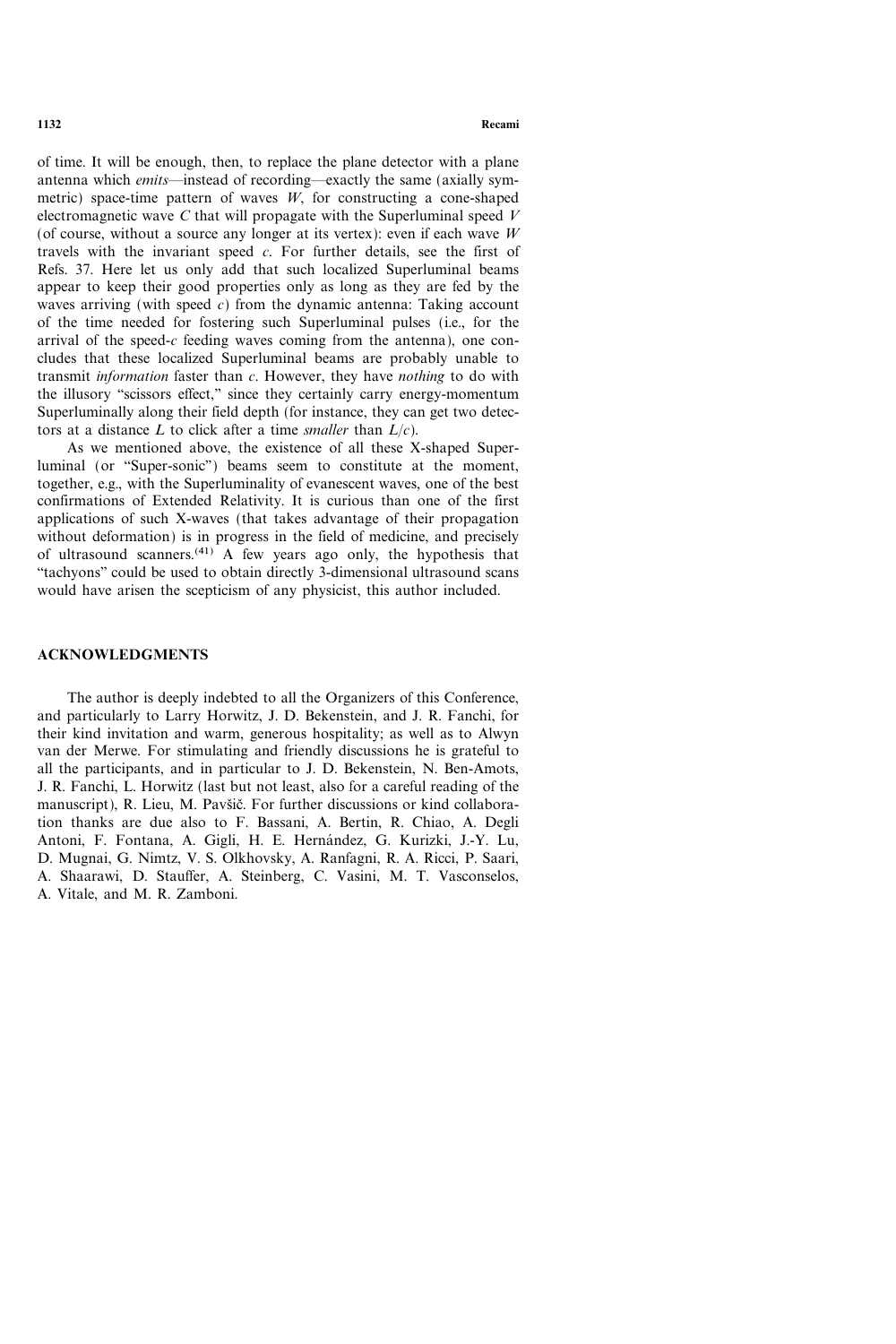#### REFERENCES

- 1. See, e.g., O. M. Bilaniuk, V. K. Deshpande, and E. C. G. Sudarshan, Am. J. Phys. 30, 718 (1962).
- 2. See E. Recami and R. Mignani, Riv. Nuovo Cimento 4, 209–290, E398 (1974), and references therein. Cf. also E. Recami, ed., Tachyons, Monopoles, and Related Topics (North-Holland, Amsterdam, 1978).
- 3. E. Recami,  $Riv$ . Nuovo Cimento  $9(6)$ , 1-178 (1986), and references therein.
- 4. See, e.g., E. Recami, in Annuario '73, Enciclopedia EST, E. Macorini, ed. (Mondadori, Milano, 1973), pp. 85-94; Nuovo Saggiatore 2(3), 20-29 (1986).
- 5. E. Recami, in I Concetti della Fisica, F. Pollini and G. Tarozzi, eds. (Acc. Naz. Sc. Lett. Arti, Modena, 1993), pp. 125–138. E. Recami and W. A. Rodrigues, "Antiparticles from special relativity," Found. Physics 12, 709-718 (1982); 13, E533 (1983).
- 6. E. Recami, Found. Phys. 17, 239-296 (1987). See also Lett. Nuovo Cimento 44, 587-593 (1985); P. Caldirola and E. Recami, in Italian Studies in the Philosophy of Science, M. Dalla Chiara, ed. (Reidel, Boston, 1980), pp. 249-298. A. M. Shaarawi and I. M. Besieris, J. Phys. A: Math. Gen. 33, 7255-7263 (2000).
- 7. Cf. M. Baldo Ceolin, "Review of neutrino physics," invited talk at the XXIII Int. Symp. on Multiparticle Dynamics (Aspen, CO, Sept. 1993). E. W. Otten, Nucl. Phys. News 5, 11 (1995). From the theoretical point of view, see, e.g., E. Giannetto, G. D. Maccarrone, R. Mignani, and E. Recami, *Phys. Lett. B* 178, 115-120 (1986) and references therein. S. Giani, "Experimental evidence of superluminal velocities in astrophysics and proposed experiments," CP458, in Space Technology and Applications International Forum 1999, M. S. El-Genk, ed. (A.I.P., Melville, 1999), pp. 881-888.
- 8. See, e.g., J. A. Zensus and T. J. Pearson, eds., Superluminal Radio Sources (University Press, Cambridge, 1987).
- 9. I. F. Mirabel and L. F. Rodriguez, "A superluminal source in the Galaxy," Nature 371, 46 (1994) [with an editorial comment, "A galactic speed record," by G. Gisler, at p. 18 of the same issue]; S. J. Tingay et al., "Relativistic motion in a nearby bright X-ray source," Nature 374, 141 (1995).
- 10. M. J. Rees, *Nature* 211, 46 (1966). A. Cavaliere, P. Morrison, and L. Sartori, *Science* 173, 525 (1971).
- 11. E. Recami, A. Castellino, G. D. Maccarrone, and M. Rodono, "Considerations about the apparent Superluminal expansions observed in astrophysics,'' Nuovo Cimento B 93, 119 (1986). Cf. also R. Mignani and E. Recami, Gen. Relat. Grav. 5, 615 (1974).
- 12. V. S. Olkhovsky and E. Recami, Phys. Rep. 214, 339 (1992), and references therein, in particular T. E. Hartman, J. Appl. Phys. 33, 3427 (1962). See also V. S. Olkhovsky, E. Recami, F. Raciti, and A. K. Zaichenko, J. de Phys.-I 5, 1351-1365 (1995).
- 13. See, e.g., Th. Martin and R. Landauer, Phys. Rev. A 45, 2611 (1992). R. Y. Chiao, P. G. Kwiat, and A. M. Steinberg, Physica B 175, 257 (1991). A. Ranfagni, D. Mugnai, P. Fabeni, and G. P. Pazzi, Appl. Phys. Lett. 58, 774 (1991); Y. Japha and G. Kurizki, Phys. Rev. A 53, 586 (1996). Cf. also G. Kurizki, A. E. Kozhekin, and A. G. Kofman, Europhys. Lett. 42, 499 (1998). G. Kurizki, A. E. Kozhekin, A. G. Kofman, and M. Blaauboer, paper delivered at the VII Seminar on Quantum Optics, Raubichi, Belarus (May 1998).
- 14. E. Recami, F. Fontana, and R. Garavaglia, Int. J. Mod. Phys. A 15, 2793 (2000), and references therein.
- 15. G. Nimtz and A. Enders, J. de Phys.-I 2, 1693 (1992); 3, 1089 (1993); 4, 1379 (1994); Phys. Rev. E 48, 632 (1993). H. M. Brodowsky, W. Heitmann, and G. Nimtz, J. de Phys.-I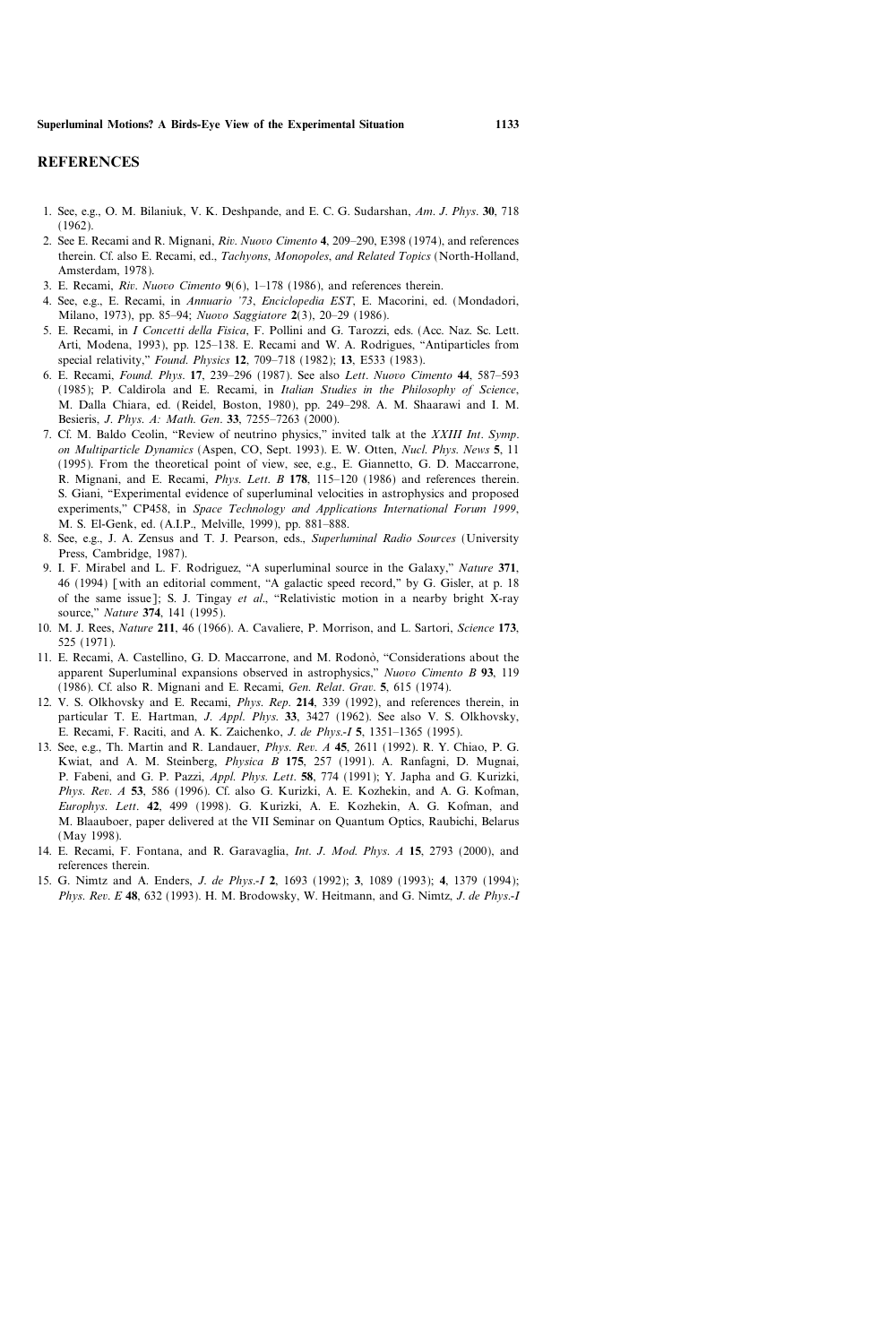4, 565 (1994); Phys. Lett. A 222, 125 (1996); 196, 154 (1994); G. Nimtz and W. Heitmann, Prog. Quant. Electr. 21, 81 (1997).

- 16. A. M. Steinberg, P. G. Kwiat, and R. Y. Chiao, Phys. Rev. Lett. 71, 708 (1993), and references therein; Scient. Am.  $269(2)$ , 38 (1993). Cf. also Y. Japha and G. Kurizki, *Phys.* Rev. A 53, 586 (1996).
- 17. A. Ranfagni, P. Fabeni, G. P. Pazzi, and D. Mugnai, Phys. Rev. E 48, 1453 (1993). Ch. Spielmann, R. Szipocs, A. Stingl, and F. Krausz, Phys. Rev. Lett. 73, 2308 (1994). Ph. Balcou and L. Dutriaux, *Phys. Rev. Lett.* **78**, 851 (1997). V. Laude and P. Tournois, J. Opt. Soc. Am. B 16, 194 (1999).
- 18. Scientific American (Aug. 1993); Nature (Oct. 21, 1993); New Scientist (Apr. 1995); Newsweek (19 June 1995).
- 19. Reference 3, p. 158 and pp. 116–117. Cf. also D. Mugnai, A. Ranfagni, R. Ruggeri, A. Agresti, and E. Recami, Phys. Lett. A 209, 227 (1995).
- 20. H. M. Brodowsky, W. Heitmann, and G. Nimtz, Phys. Lett. A 222, 125 (1996).
- 21. A. P. L. Barbero, H. E. Hernández F., and E. Recami, "On the propagation speed of evanescent modes" [LANL Archives  $#$  physics/9811001] Phys. Rev. E 62, 8628 (2000), and references therein. See also E. Recami, H. E. Hernández F., and A. P. L. Barbero, Ann. Phys. (Leipzig) 7, 764–773 (1998). A. M. Shaarawi and I. M. Besieris, Phys. Rev. E 62(5), in press (Nov. 2000).
- 22. G. Nimtz, A. Enders, and H. Spieker, in Waves and Particles in Light and Matter, A. van der Merwe and A. Garuccio, eds. (Plenum, New York, 1993); J. de Phys.-I 4, 565 (1994). See also A. Enders and G. Nimtz, *Phys. Rev. B* 47, 9605 (1993).
- 23. V. S. Olkhovsky, E. Recami, and G. Salesi, "Tunneling through two successive barriers and the Hartman (Superluminal) effect" [Lanl Archives  $\#$  quant-ph $/0002022$ ], Report INFNFM0020 (Frascati, 2000), submitted for publication. S. Esposito, in preparation. See also A. M. Shaarawi and I. M. Besieris, *J. Phys. A: Math. Gen.* 33, 8559-8576 (2000).
- 24. V. S. Olkhovsky, E. Recami, F. Raciti, and A. K. Zaichenko, Ref. 12, p. 1361. See also Refs. 3, 6 and E. Recami, F. Fontana, and R. Garavaglia, Ref. 14, p. 2807.
- 25. R. Y. Chiao, A. E. Kozhekin A. E., and G. Kurizki, Phys. Rev. Lett. 77, 1254 (1996). C. G. B. Garret and D. E. McCumber, Phys. Rev. A 1, 305 (1970).
- 26. S. Chu and W. Wong, Phys. Rev. Lett. 48, 738 (1982). M. W. Mitchell and R. Y. Chiao, Phys. Lett.  $A$  230, 133-138 (1997). G. Nimtz, Europ. Phys. J.,  $B$  (to appear as a Rapid Note). L. J. Wang, A. Kuzmich, and A. Dogariu, Nature 406, 277 (2000). Further experiments are being developed, e.g., at Glasgow [D. Jaroszynski, private commun.] with X rays.
- 27. G. Alzetta, A. Gozzini, L. Moi, and G. Orriols, Nuovo Cimento B 36, 5 (1976).
- 28. M. Artoni, G. C. La Rocca, F. S. Cataliotti, and F. Bassani, Phys. Rev. A, in press.
- 29. H. Bateman, *Electrical and Optical Wave Motion* (University Press, Cambridge, 1915). R. Courant and D. Hilbert, Methods of Mathematical Physics (Wiley, New York, 1966), Vol. 2, p. 760. J. N. Brittingham, J. Appl. Phys. 54, 1179 (1983). R. W. Ziolkowski, J. Math. Phys. 26, 861 (1985). J. Durnin, J. Opt. Soc. 4, 651 (1987). A. O. Barut et al., Phys. Lett. A 143, 349 (1990); Found. Phys. Lett. 3, 303 (1990); Found. Phys. 22, 1267 (1992).
- 30. J. A. Stratton, Electromagnetic Theory (McGrawHill, New York, 1941), p. 356. A. O. Barut et al., Phys. Lett. A 180, 5 (1993); 189, 277 (1994).
- 31. R. Donnelly and R. W. Ziolkowski, Proc. Roy. Soc. London A 440, 541 (1993). I. M. Besieris, A. M. Shaarawi, and R. W. Ziolkowski, J. Math. Phys. 30, 1254 (1989). S. Esposito, Phys. Lett. A 225, 203 (1997). J. Vaz and W. A. Rodrigues, Adv. Appl. Cliff. Alg. S-7, 457 (1997).